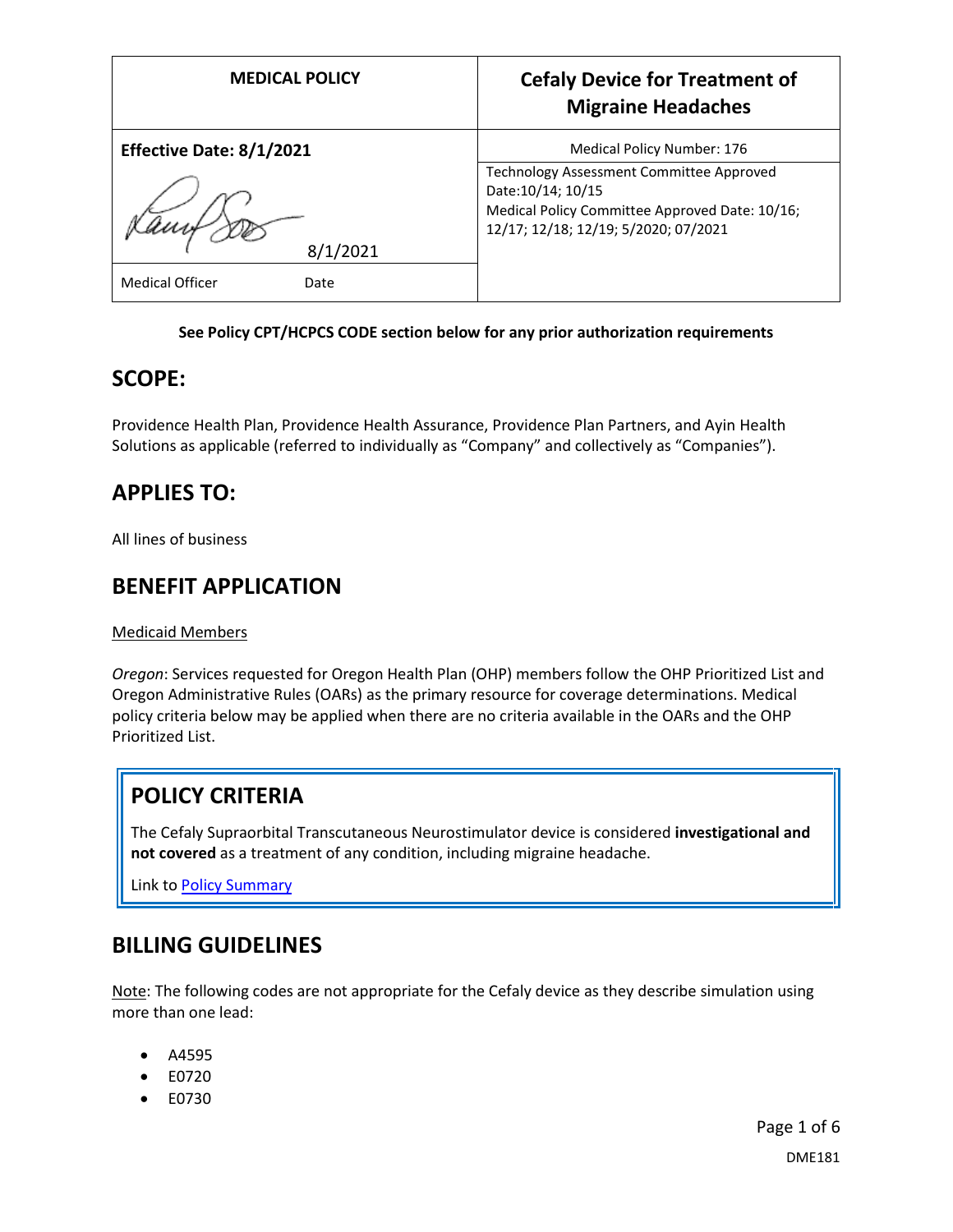### **HCPCS CODES**

|       | <b>All Lines of Business</b>                                                                    |
|-------|-------------------------------------------------------------------------------------------------|
|       | <b>Unlisted Codes</b>                                                                           |
|       | All unlisted codes will be reviewed for medical necessity, correct coding, and pricing at the   |
|       | claim level. If an unlisted code is billed related to services addressed in this policy then it |
|       | will be denied as not covered.                                                                  |
| A9999 | Miscellaneous dme supply or accessory, not otherwise specified                                  |

### **DESCRIPTION**

Cefaly is a small, portable, battery-powered, supraorbital transcutaneous neurostimulator prescription device that resembles a plastic headband worn across the forehead and atop the ears. The device consists of an adhesive, gel-backed electrode that the patient places directly on the skin in the center of the forehead, connects the electrode to the generator, and then turns on a plastic-framed pulse generator. The pulse generator fits like a pair of glasses. A control button in the center of the device powers the unit and allows the patient to control the level of stimulation.

## **REVIEW OF EVIDENCE**

A review of the ECRI, Hayes, Cochrane, and PubMed databases was conducted regarding the use of the Cefaly device as a treatment for migraine headaches. Below is a summary of the available evidence identified through June 2021.

#### *Randomized Controlled Trials*

Data from one, manufacturer-funded randomized controlled trial (RCT) indicated that between months 1 and 3 the number of headaches and use of acute migraine medication was reduced.<sup>1</sup> Authors concluded Cefaly was an effective and safe preventive therapy for migraine; however, the RCT did not demonstrate superiority over other preventive drug and non-drug antimigraine treatments. The trial also indicated that the device did not completely prevent migraines and the use of Cefaly did not reduce the severity of the headaches when they did occur. $1$ 

#### *Non-Randomized Trials*

In 2013, Magis et al., published a patient satisfaction survey which showed that approximately 53% of patients were satisfied with the Cefaly device and would be willing to buy the device for continued use.<sup>2</sup> However, over 46% of the patients were dissatisfied with treatment and returned the device. A compliance check indicated that those who returned the device had utilized it for less than 50% of the recommended time. Authors did not report on the percent of utilization by satisfied patients.

Recent studies (published between 2016-2018) regarding the use of the Cefaly device for treatment of migraine headache were identified; however, all were limited by small sample sizes (n=10-57), short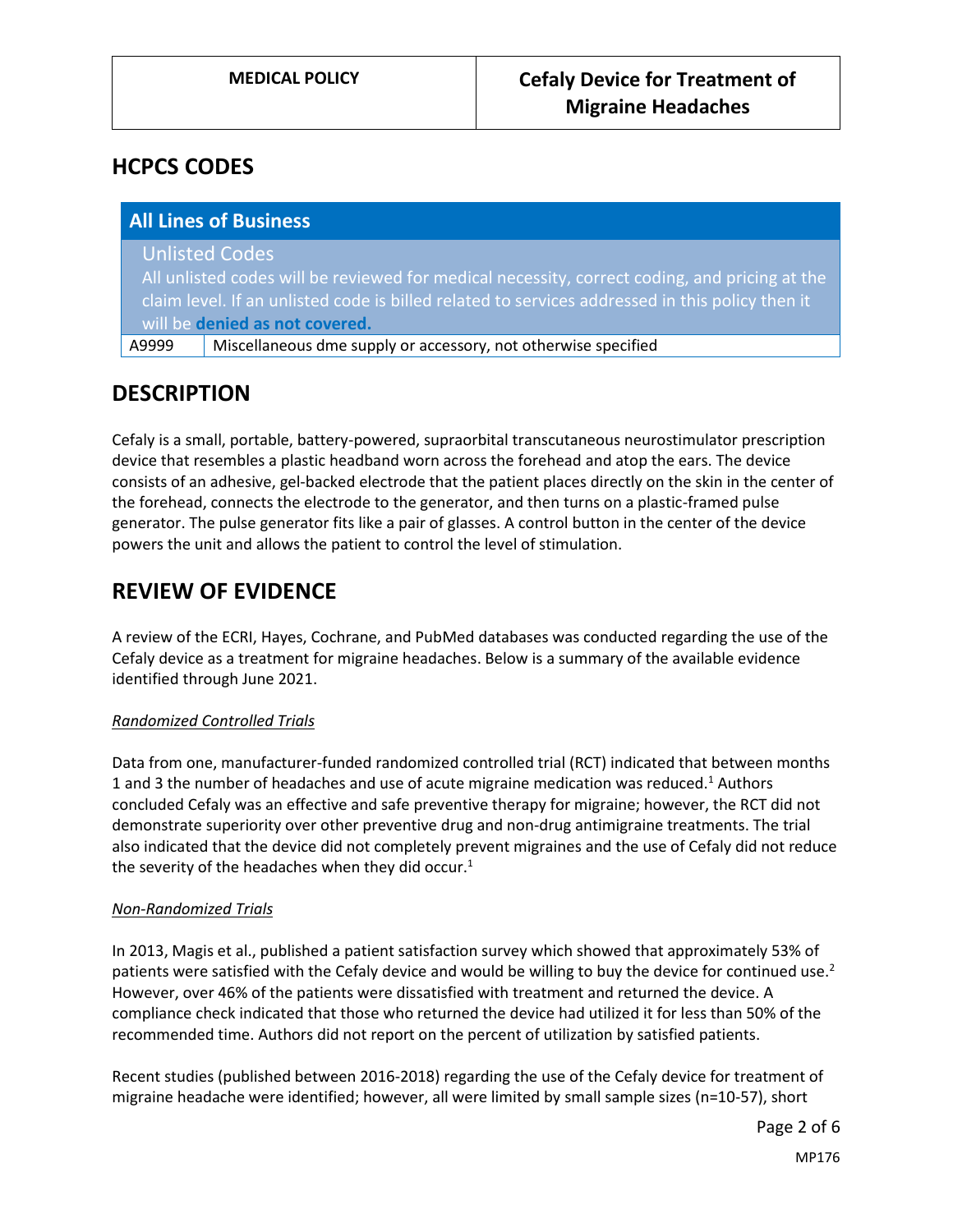follow-up periods (two hours to four months), unblinded study design, surrogate endpoints, and a lack of control groups.<sup>3-10</sup> Two unblinded studies<sup>9,10</sup> that reported small but statically significant improvements in clinical endpoints among patients using Cefaly, also called for larger, randomized, sham-controlled studies to verify findings. In one manufacturer-sponsored survey of active Cefaly users in Europe, nearly half (48%) of respondents stated that "Cefaly doesn't provide sufficient relief" during a migraine attack.<sup>4</sup>

# **CLINICAL PRACTICE GUIDELINES**

#### American Headache Society

In 2012, the American Headache Society did not address the use of Cefaly in their guidelines for the treatment of acute migraine headaches.<sup>11</sup>

#### National Institute for Health and Care Excellence

In 2016, NICE published guidelines on, "(t)ranscutaneous electrical stimulation of the supraorbital nerve for treating and preventing migraine." The guideline stated that while, "the evidence on efficacy is limited in quantity and quality," transcutaneous stimulation devices may be an option for patients in, "special arrangements for clinical governance, consent and audit or research." The guideline also recommended clinicians ensure that patients understand, "the uncertainty about the procedure's efficacy."<sup>12</sup>

#### American Academy of Neurology

In 2018, the American Academy of Neurology affirmed their 2010 guidelines in which migraines were not mentioned as an indication for transcutaneous electric nerve stimulation.<sup>13</sup>

# **CENTERS FOR MEDICARE & MEDICAID**

As of 06/01/2021, two relevant Centers for Medicare & Medicaid guidance documents were identified (Local Coverage Article: Transcutaneous Electrical Nerve Stimulators (TENS) – Policy Article (A52520)<sup>14</sup> and Local Coverage Determination (LCD): Transcutaneous Electrical Nerve Stimulators (TENS)  $(L33802)$ ).<sup>15</sup>

L33802 states that Transcutaneous Electrical Nerve Stimulators (TENS) therapy is approved only for acute post-operative pain, chronic low back pain and certain types of intractable pain. "Headache," however, is one of the "conditions for which TENS therapy is not considered to be reasonable and necessary."<sup>15</sup>

## <span id="page-2-0"></span>**POLICY SUMMARY**

There is not enough evidence to show that Cefaly improves overall health outcomes as a treatment for migraines. In addition, no clinical practice guidelines specifically recommend Cefaly as a treatment for

MP176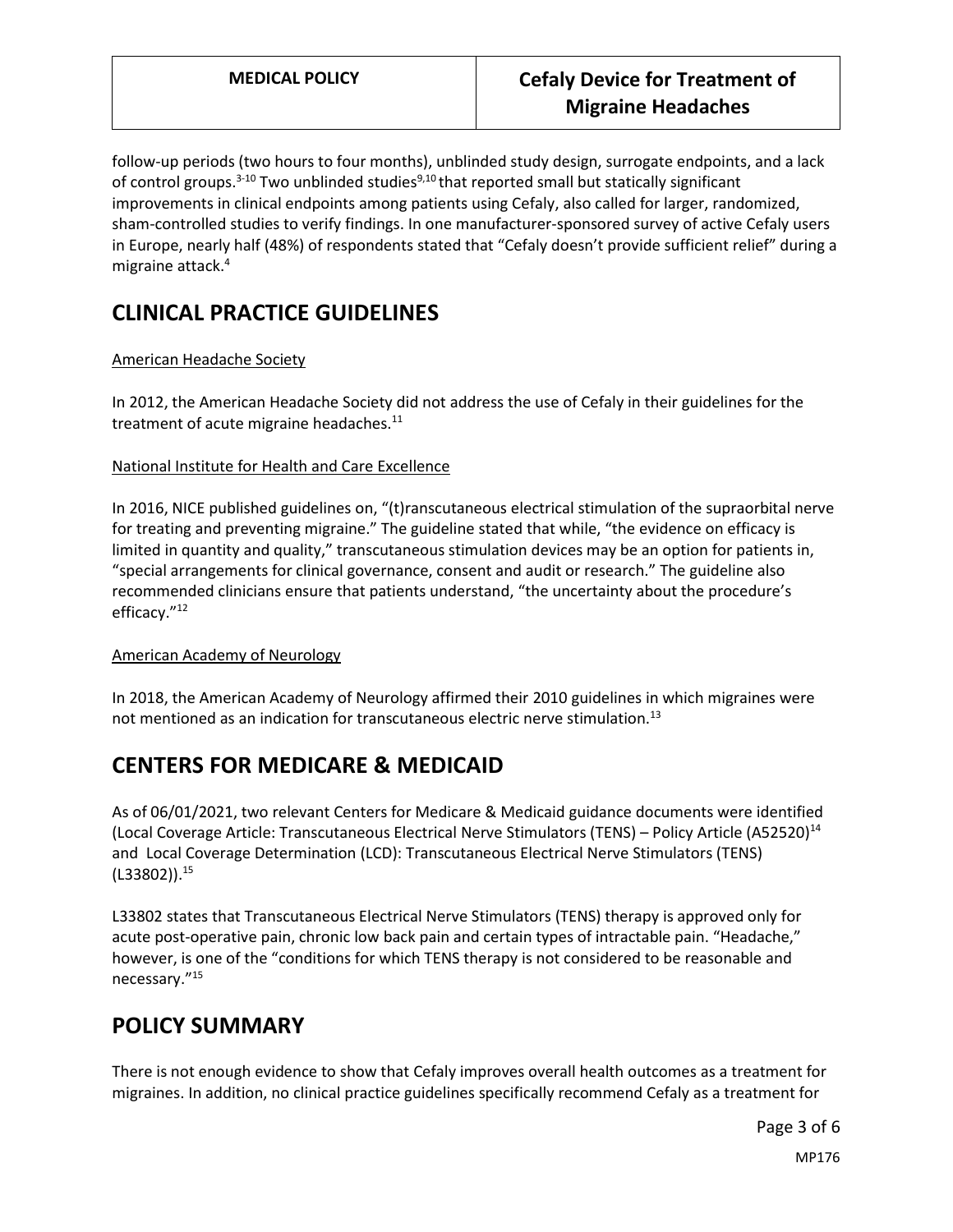migraines. The Cefaly device is only FDA-approved for episodic migraine and acute migraine treatment and prevention. Therefore, the use of the Cefaly device is considered investigational and not covered for any indication, including but not limited to migraine headaches.

# **INSTRUCTIONS FOR USE**

Company Medical Policies serve as guidance for the administration of plan benefits. Medical policies do not constitute medical advice nor a guarantee of coverage. Company Medical Policies are reviewed annually and are based upon published, peer-reviewed scientific evidence and evidence-based clinical practice guidelines that are available as of the last policy update. The Companies reserve the right to determine the application of Medical Policies and make revisions to Medical Policies at any time. Providers will be given at least 60-days notice of policy changes that are restrictive in nature.

The scope and availability of all plan benefits are determined in accordance with the applicable coverage agreement. Any conflict or variance between the terms of the coverage agreement and Company Medical Policy will be resolved in favor of the coverage agreement.

## **REGULATORY STATUS**

#### Mental Health Parity Statement

Coverage decisions are made on the basis of individualized determinations of medical necessity and the experimental or investigational character of the treatment in the individual case. In cases where medical necessity is not established by policy for specific treatment modalities, evidence not previously considered regarding the efficacy of the modality that is presented shall be given consideration to determine if the policy represents current standards of care.

#### Food and Drug Administration

Cefaly Technology currently has four FDA 510(k) premarket review approvals for the Cefaly<sup>®</sup> supraorbital transcutaneous nerve stimulator device to be applied on the forehead (K160237, K171446, K173006, K201895).<sup>16-19</sup> The original Cefaly approval order (K160237, 2016) stated that the Cefaly device is indicated for prophylactic treatment of episodic migraine in patients 18 years of age or older. The Cefaly Dual (K173006, 2017 and K201895, 2020) is indicated for the acute treatment on migraine with or without aura in patients 18 years of age or older and the prophylactic treatment of episodic migraine in patients 18 years of age or older. The Cefaly Acute (K171446 2017) is indicated for the acute migraine with or without aura in patients 18 years of age or older.

### **REFERENCES**

- 1. Schoenen J, Vandersmissen B, Jeangette S, et al. Migraine prevention with a supraorbital transcutaneous stimulator. *A randomized controlled trial.* 2013;80(8):697-704.
- 2. Magis D, Sava S, d'Elia TS, Baschi R, Schoenen J. Safety and patients' satisfaction of transcutaneous supraorbital neurostimulation (tSNS) with the Cefaly® device in headache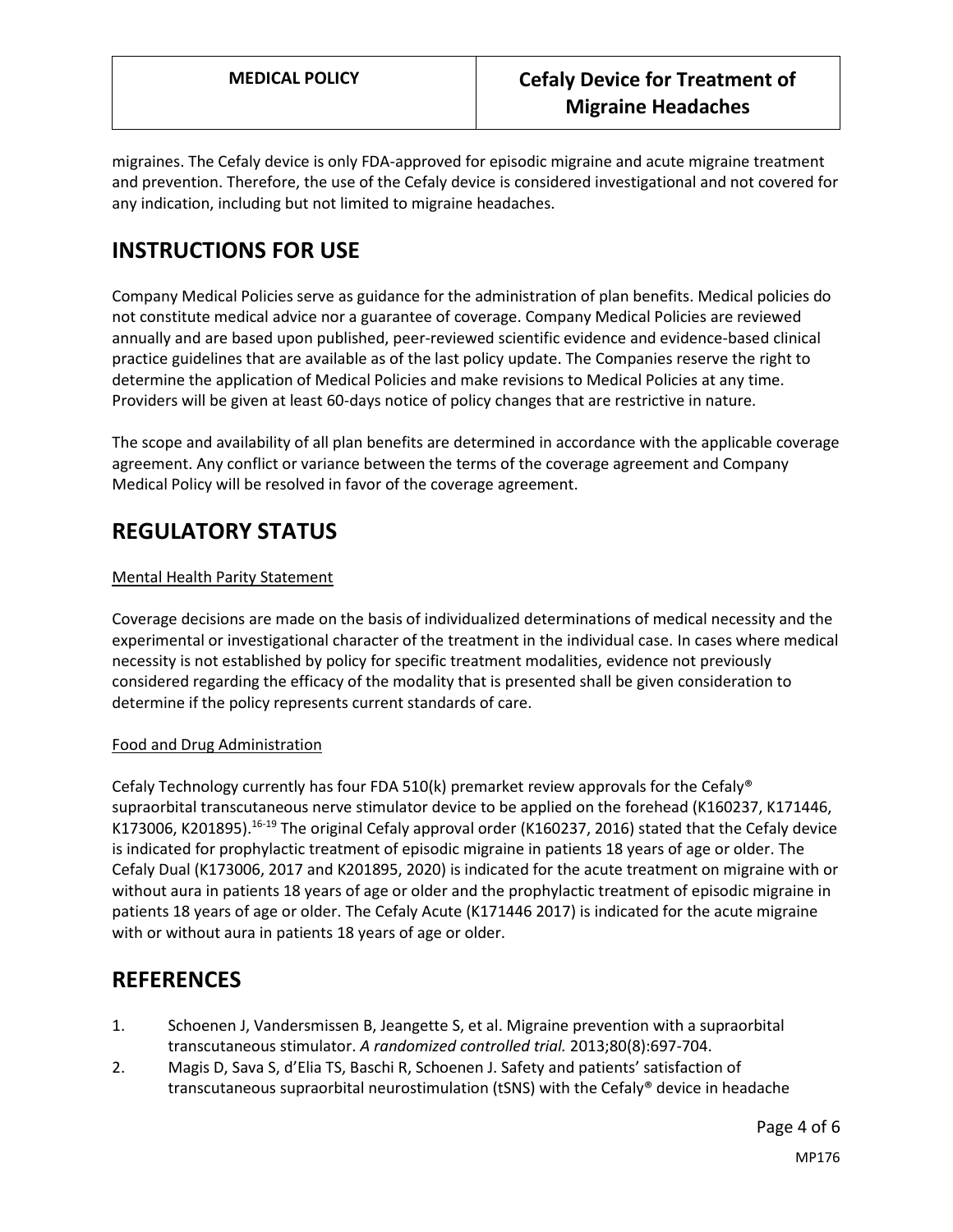treatment: a survey of 2,313 headache sufferers in the general population. *The journal of headache and pain.* 2013;14(1):95.

- 3. Vecchio E, Gentile E, Franco G, Ricci K, de Tommaso M. Effects of external trigeminal nerve stimulation (eTNS) on laser evoked cortical potentials (LEP): A pilot study in migraine patients and controls. *Cephalalgia.* 2018;38(7):1245-1256.
- 4. Penning S, Schoenen J. A survey on migraine attack treatment with the CEFALY(®) device in regular users. *Acta Neurol Belg.* 2017;117(2):547-549.
- 5. Przeklasa-Muszyńska A, Skrzypiec K, Kocot-Kępska M, Dobrogowski J, Wiatr M, Mika J. Noninvasive transcutaneous Supraorbital Neurostimulation (tSNS) using Cefaly® device in prevention of primary headaches. *Neurologia i neurochirurgia polska.* 2017;51(2):127-134.
- 6. Di Fiore P, Bussone G, Galli A, et al. Transcutaneous supraorbital neurostimulation for the prevention of chronic migraine: a prospective, open-label preliminary trial. *Neurol Sci.*  2017;38(Suppl 1):201-206.
- 7. Russo A, Tessitore A, Esposito F, et al. Functional changes of the perigenual part of the anterior cingulate cortex after external trigeminal neurostimulation in migraine patients. *Frontiers in neurology.* 2017;8:282.
- 8. Magis D, D'Ostilio K, Thibaut A, et al. Cerebral metabolism before and after external trigeminal nerve stimulation in episodic migraine. *Cephalalgia.* 2017;37(9):881-891.
- 9. Chou DE, Gross GJ, Casadei CH, Yugrakh MS. External Trigeminal Nerve Stimulation for the Acute Treatment of Migraine: Open-Label Trial on Safety and Efficacy. *Neuromodulation.*  2017;20(7):678-683.
- 10. Vikelis M, Dermitzakis EV, Spingos KC, Vasiliadis GG, Vlachos GS, Kararizou E. Clinical experience with transcutaneous supraorbital nerve stimulation in patients with refractory migraine or with migraine and intolerance to topiramate: a prospective exploratory clinical study. *BMC Neurol.*  2017;17(1):97.
- 11. Loder E, Burch R, Rizzoli P. The 2012 AHS/AAN guidelines for prevention of episodic migraine: a summary and comparison with other recent clinical practice guidelines. *Headache: The Journal of Head and Face Pain.* 2012;52(6):930-945.
- 12. National Institute for Health and Care Excellence. Transcutaneous electrical stimulation of the supraorbital nerve for treating and preventing migraine. Interventional procedures guidance [IPG559]. Published: 25 May 2016 | Review date: May 2019. [https://www.nice.org.uk/guidance/ipg559.](https://www.nice.org.uk/guidance/ipg559) Accessed 05/31/2021.
- 13. American Academy of Neurology. Efficacy of Transcutaneous Electric Nerve Stimulation in the Treatment of Pain in Neurologic Disorders. Current practice guideline. Reaffirmed on January 24, 2015, January 20, 2018, and May 22, 2021. [https://www.aan.com/Guidelines/home/GuidelineDetail/382.](https://www.aan.com/Guidelines/home/GuidelineDetail/382) Accessed 05/31/2021.

14. Centers for Medicare & Medicaid Services. Local Coverage Article: Transcutaneous Electrical

- Nerve Stimulators (TENS) Policy Article (A52520). Revision Effective Date: 01/01/2020. [https://www.cms.gov/medicare-coverage-database/details/article-details.aspx?articleId=52520.](https://www.cms.gov/medicare-coverage-database/details/article-details.aspx?articleId=52520) Accessed 05/31/2021.
- 15. Centers for Medicare & Medicaid Services. Local Coverage Determination (LCD): Transcutaneous Electrical Nerve Stimulators (TENS) (L33802). Revision Effective Date: 01/01/2020. [https://www.cms.gov/medicare-coverage-database/details/lcd-details.aspx?LCDId=33802.](https://www.cms.gov/medicare-coverage-database/details/lcd-details.aspx?LCDId=33802) Accessed 05/31/2021.